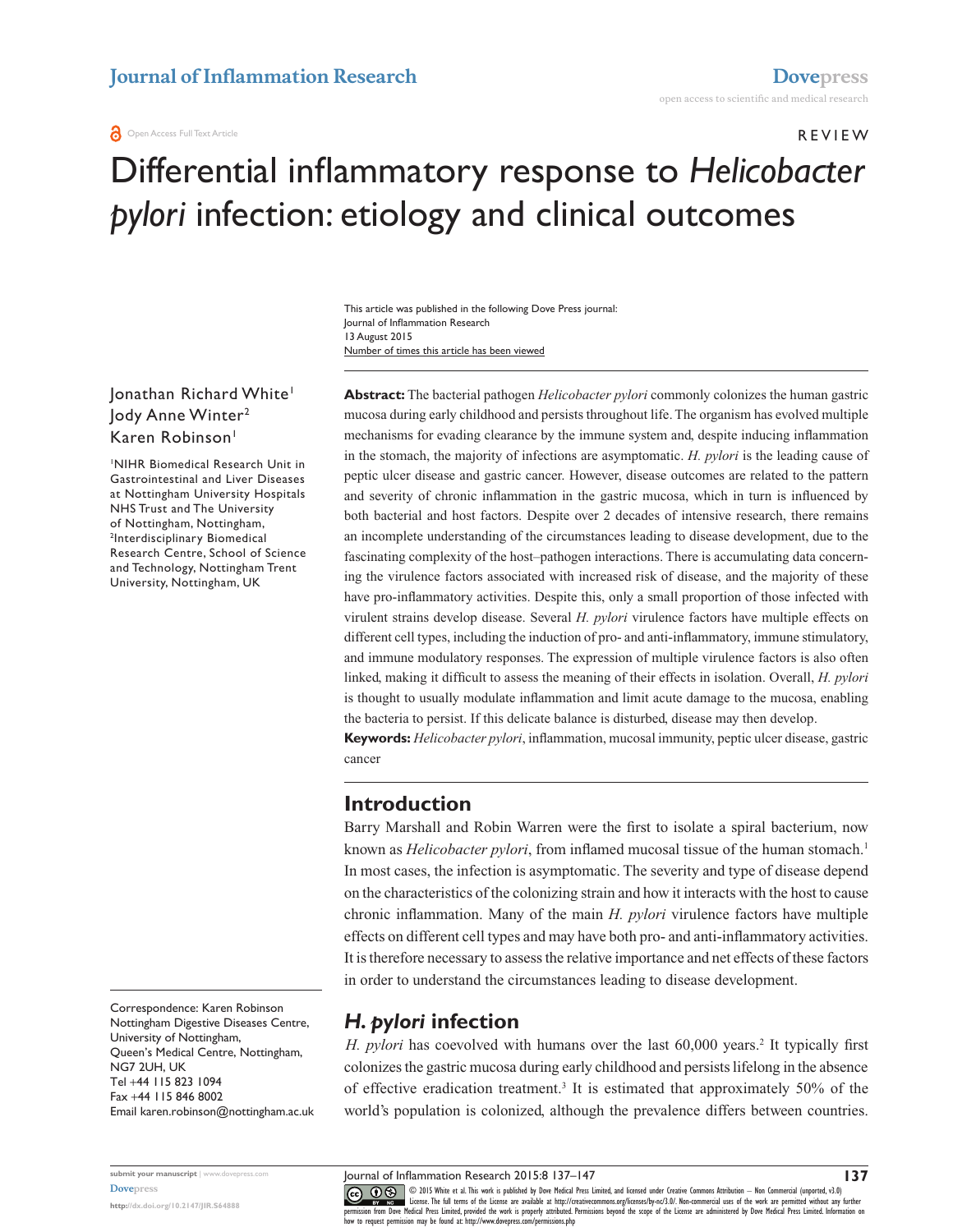Developing countries have a much higher infection rate than developed countries, and this is thought to be due to differences in living conditions and the use of antibiotics, especially in childhood.4 Globally, *H. pylori* prevalence is declining. In the US, approximately 10% of individuals under the age of 20 are infected compared to 40% over 60 years of age.5 This higher rate of *H. pylori* infection seen with increasing age is not due to acquisition of the infection at a later age, but a birth cohort effect.

*H. pylori* is found almost exclusively in humans. Other *Helicobacter* species are occasionally found in humans and these are thought to be acquired from domestic pets. The exact route of infectious transmission is not clear, but person-to-person transmission is likely to be a combination of fecal–oral and oral–oral routes. *H. pylori* strains are usually isolated from gastric biopsy tissue, but it is also possible for the bacterium to be isolated from saliva, gastric reflux fluid, and vomitus.<sup>6</sup>

# **Consequences of** *H. pylori* **infection** Acute infection

Acute infectious symptoms (such as nausea, halitosis, dyspepsia, and malaise) are experienced by most infected adults but the symptoms are variable. These tend to resolve within 2 weeks. Supporting evidence for the above is mainly from cases of deliberate ingestion. When examined histologically, acute infection is accompanied by severe gastritis, characterized by infiltration of neutrophils and inflammatory cells with marked persistent lymphocyte penetration. A reduction in stomach acid secretion also occurs simultaneously.<sup>7</sup> It is unknown whether children suffer similar symptoms or whether histological features are concordant.<sup>8</sup>

## Chronic infection and disease outcome

Chronic *H. pylori* infection leads to local inflammation of the gastric mucosa (gastritis). Disease risk increases with the level of inflammation, but the pattern of inflammation determines the disease outcome. Host genetic factors, bacterial virulence, environmental factors, and age of infection all influence the distribution of resulting gastritis.<sup>8</sup> These complex and only partially understood interactions are thought to explain why only 15% of infected individuals develop disease in their lifetime.<sup>9</sup>

The most common and serious complications of *H. pylori* infection include peptic ulcer disease, distal gastric adenocarcinoma, and primary gastric mucosa associated lymphoid tissue (MALT) lymphoma. Other conditions associated with *H. pylori* infection include dyspepsia, atrophic gastritis, iron deficiency anemia, and idiopathic thrombocytopenia purpura. In contrast, epidemiological evidence also suggests a protective association between *H. pylori* infection and disorders such as gastroesophageal reflux disease (GERD), esophageal adenocarcinoma, inflammatory bowel disease, multiple sclerosis, and asthma.<sup>10,11</sup>

### Peptic ulceration

Peptic ulcers are breaks in the lining of the duodenal or gastric mucosa, most commonly caused by *H. pylori* and nonsteroidal anti-inflammatory drugs. Peptic ulcer disease is associated with significant mortality and complications include hemorrhage and perforation. *H. pylori* eradication heals existing ulcers and prevents their recurrence.<sup>12</sup>

*H. pylori* is the causative agent in over 75% of duodenal ulcer cases. Antral-predominant inflammation leads to increased gastric acid output (Figure 1). Gastric metaplasia of the duodenal epithelium then permits *H. pylori* to colonize and cause inflammation, which may lead to duodenal ulceration. *H. pylori* is also the leading cause of gastric ulcers, which develop in patients with pangastritis. Here the acid output is normal or reduced, thus preventing the development of duodenal ulcers, but gastric ulcers may develop. Premalignant lesions and gastric adenocarcinoma may also arise.<sup>2,13,14</sup>

#### Gastric adenocarcinoma

Gastric cancer is ranked the fifth most common malignancy worldwide with an estimated 100,000 new cases per year.<sup>15</sup> Most cases are found in Asia, with over two-thirds occurring in the People's Republic of China.16 Gastric cancer is the third most common cause of cancer-related deaths, since initial diagnosis is usually at a late stage.17,18 It can be divided into two subtypes depending on the location: cardia (arising from the gastroesophageal junction) and noncardia (arising from the distal stomach). Cardia gastric cancers share risk factors with esophageal adenocarcinoma, Barrett's esophagus, obesity, and GERD.15 Noncardia gastric cancer is strongly associated with *H. pylori*, and it is thought that up to 89% may be attributed to the infection. Thus *H. pylori* has been classified as a human carcinogen.19 The lifetime risk of an *H. pylori*-infected individual developing gastric cancer is  $1\% - 2\%$ .<sup>14,20</sup>

There are two histological types of gastric adenocarcinoma: intestinal and diffuse. The intestinal type develops gradually, following a stepwise progression driven by inflammation. *H. pylori* infection of the normal gastric mucosa leads to a state of chronic gastritis, which later leads to atrophic gastritis (characterized by gland loss and infiltration of inflammatory cells), intestinal metaplasia (where gastric epithelial cells are replaced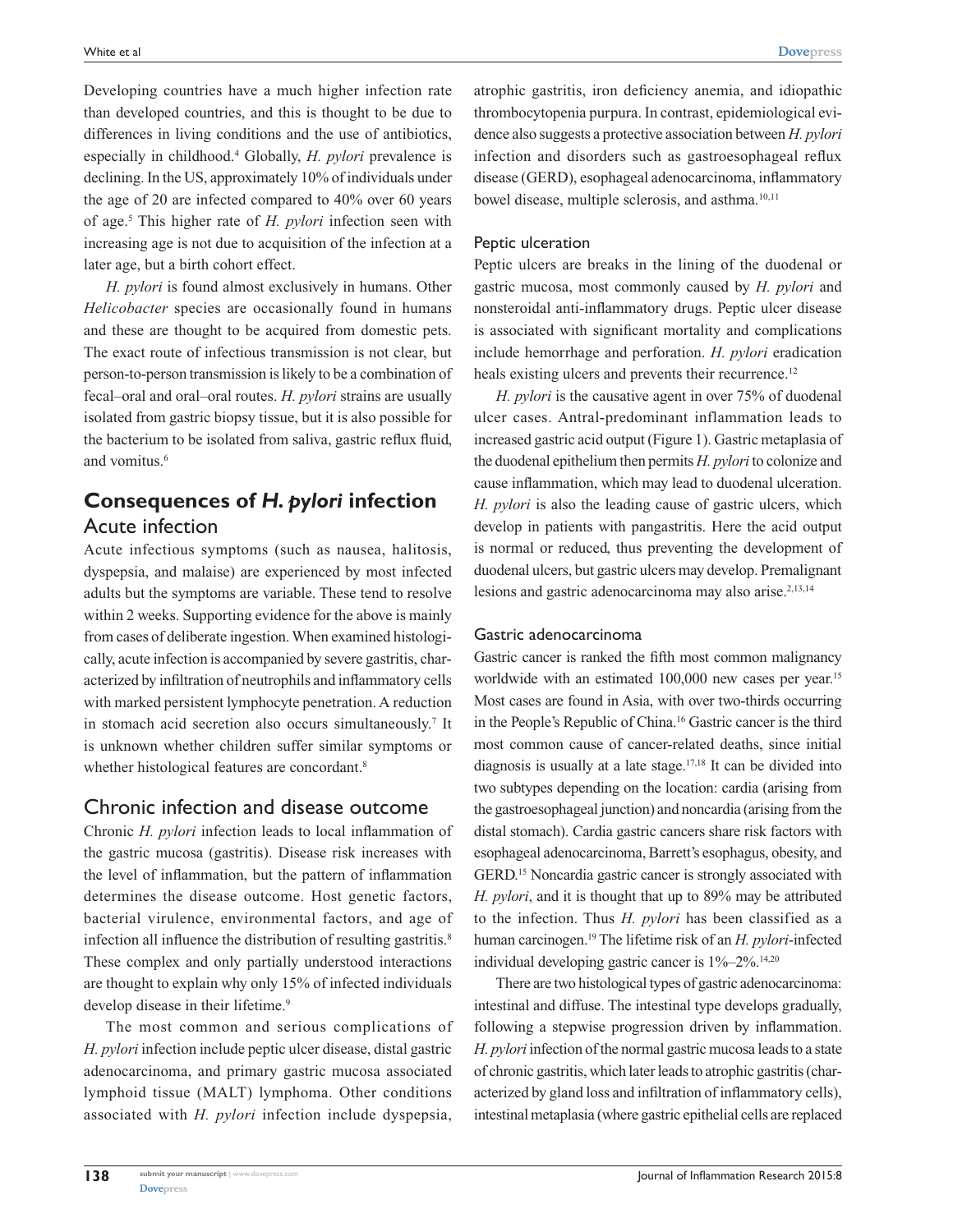

**Figure 1** The effect of gastritis pattern on gastric acid production and associations with duodenal and gastric disease.

with those of an intestinal type), dysplasia (neoplasia confined to epithelial cells), and finally adenocarcinoma.<sup>21</sup> The diffuse type usually affects younger patients and is not associated with intestinal metaplasia. Although thought to be triggered by *H. pylori* infection, the exact mechanism is not known.<sup>17</sup> *H. pylori* eradication has been shown to reduce the incidence of atrophic gastritis but does not result in a reduction in gastric cancer incidence unless achieved before the appearance of premalignant changes.<sup>22</sup>

#### MALT lymphoma

*H. pylori* colonization is strongly linked to MALT lymphoma.<sup>23</sup> Due to the rarity of this condition, the exact number of individuals coinfected with *H. pylori* is not known but the condition occurs in less than 1% of those who are colonized. Low-grade B-cell MALT lymphomas normally regress following *H. pylori* eradication treatment.<sup>24</sup>

## **Host response to** *H. pylori* **and its association with disease risk**

*H. pylori* elicits a strong immune response, stimulating the expression of cytokines and chemokines from gastric epithelial cells. These factors attract neutrophils, macrophages, dendritic cells (DCs), natural killer (NK) cells, and lymphocytes, $8,25$ and induce the release of reactive oxygen species (ROS) and reactive nitrogen species (RNS). Gastric carcinogenesis is associated with ROS/RNS-mediated DNA damage, silencing of tumor suppressor genes via DNA methylation, histone epigenetic modification, and epithelial–mesenchymal transition.26 The level and nature of the immune response varies and this affects the risk of disease development.27

# Interactions of *H. pylori* with gastric epithelium

The surface of the gastric mucosa is covered by protective mucus consisting of a cell-associated layer (predominantly MUC1) and secreted mucin (mainly MUC5AC).<sup>28</sup> This layer has a profound impact on *H. pylori* adhesion to the gastric mucosa. *H. pylori* interacts with mucin fucosylated Lewis<sup>b</sup> blood group antigen moieties via the BabA adhesin.29 During gastritis, there is an increase in sialylated mucin structures such as sialyl-Lewis<sup>x</sup> and sialyl-Lewis<sup>a</sup>, and these bind to the adhesin SabA.30 Recently, the LabA adhesin was identified as binding a motif on MUC5AC.<sup>31</sup> The mucus layer is also important for *H. pylori* motility; the organism reduces its viscosity in order to move through it.32 Mucins also have natural antibiotic activity against the bacterium,<sup>33</sup> and *H. pylori* binding to MUC1 induces multiple effects on host cells including the modulation of inflammation.34

## Innate immunity and inflammation

Pattern recognition receptors (PRRs) expressed by gastric epithelial cells interact with *H. pylori* and activate inflammatory gene expression. These molecules, which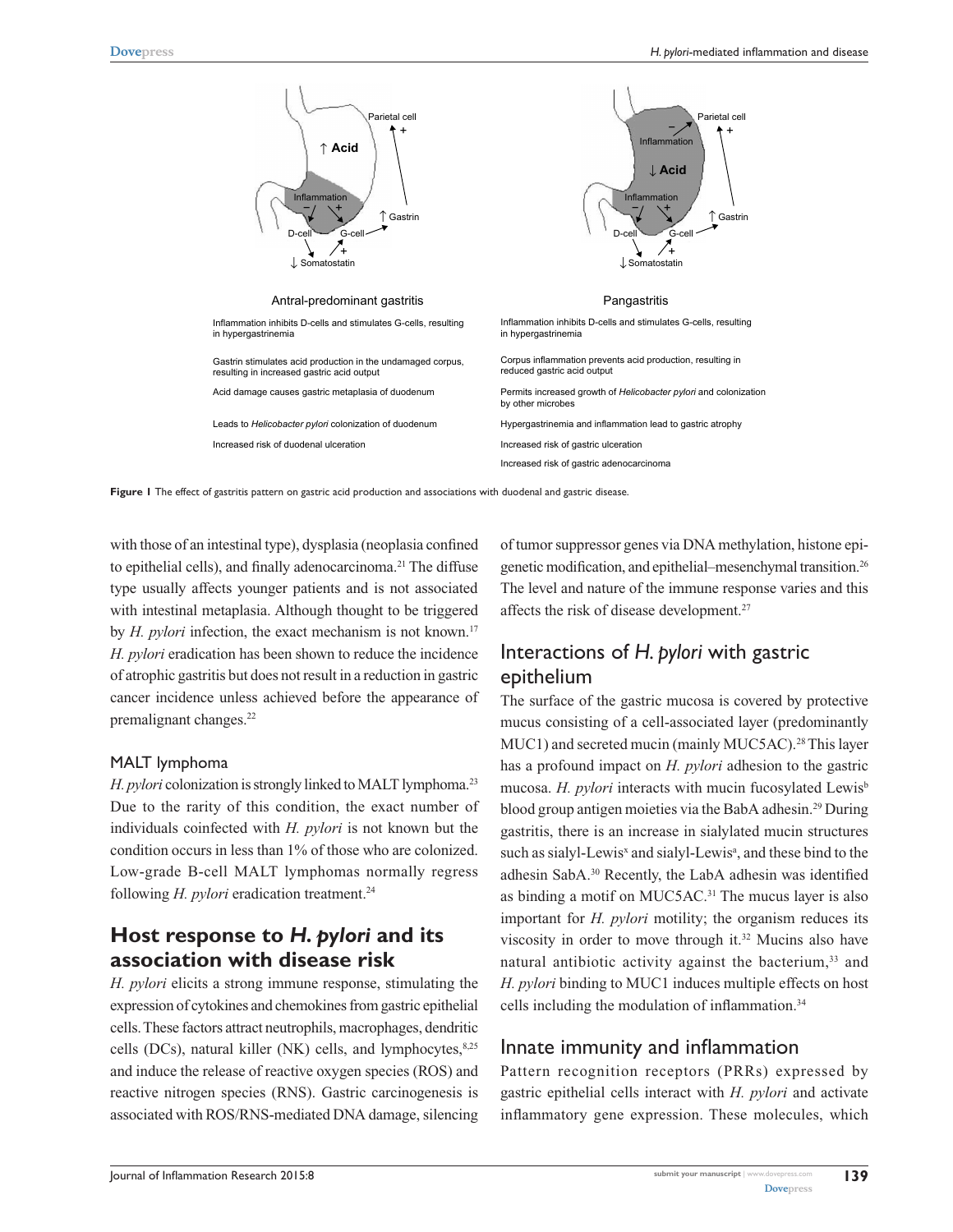include the toll-like receptors (TLRs) and nucleotide-binding oligomerization domain (NOD)-like receptors (NLRs), recognize pathogen-associated molecular patterns (PAMPs) such as lipopolysaccharide (LPS), flagellins, and cell wall peptides.35 Some *H. pylori* PAMPs are modified to weakly activate PRRs, since its tetra-acetylated LPS is poorly recognized by *TLR4*, and the FlaA flagellin binds much less efficiently to *TLR5*. 36 Unlike other bacteria, *TLR2* appears to be the main receptor for *H. pylori* LPS, but *TLR2* is also activated by other components (Table 1). $37$  Polymorphisms in *TLR1*, *TLR2*, *TLR4*, *TLR5*, and *TLR9* genes have been associated with more severe gastritis and increased risk of premalignant pathology.38,39

Interaction of the cytotoxin-associated gene pathogenicity island (*cag*PAI) encoded type IV secretion system (T4SS) with gastric epithelial cells results in the transfer of soluble

|  |  |  |  |  |  |  |  | <b>Table I</b> Major virulence factors and their effects on inflammation and the immune response |  |  |  |  |  |
|--|--|--|--|--|--|--|--|--------------------------------------------------------------------------------------------------|--|--|--|--|--|
|--|--|--|--|--|--|--|--|--------------------------------------------------------------------------------------------------|--|--|--|--|--|

| Virulence factor                                         | <b>Pro-inflammatory roles</b>                                                                                                                                                                                                                                                  | <b>Anti-inflammatory roles</b>                                                                                                                                                                                                                                                                                                                           |  |  |  |
|----------------------------------------------------------|--------------------------------------------------------------------------------------------------------------------------------------------------------------------------------------------------------------------------------------------------------------------------------|----------------------------------------------------------------------------------------------------------------------------------------------------------------------------------------------------------------------------------------------------------------------------------------------------------------------------------------------------------|--|--|--|
| CagA and the cagPAI-encoded<br>type IV secretion system  | Stimulates NF-KB activation in gastric epithelial cells,<br>leading to expression of pro-inflammatory cytokines<br>and chemokines; activation of MAPK signaling,<br>leading to cell proliferation and inflammatory<br>gene expression; disruption of epithelial cell junctions | CagA induces cell cycle arrest in T-cells;<br>cagPAI-mediated signaling downregulates<br>the expression of pro-inflammatory hBD1                                                                                                                                                                                                                         |  |  |  |
| VacA                                                     | Induction or dysregulation of autophagy; induces IL-8<br>production by monocytes and macrophages via p38<br>MAPK signaling; activates mast cells and induces<br>inflammatory cytokine expression; plays a role in<br>maintaining colonization                                  | Binds CD18 on human T-cells and directly<br>inhibits the activation and proliferation<br>of human B and T lymphocytes; exerts<br>tolerizing effects on DCs to stimulate a<br>Treg response; inhibits antigen presentation;<br>inhibits DC maturation via effects on E2F1<br>signaling; induces T-cells to express the<br>Treg transcription factor Foxp3 |  |  |  |
| DupA and the tfs4-encoded<br>type IV secretion system    | Induction of pro-inflammatory cytokine secretion<br>by monocytes and epithelial cells                                                                                                                                                                                          | None reported                                                                                                                                                                                                                                                                                                                                            |  |  |  |
| <b>HP-NAP</b>                                            | Activates neutrophils and induces ROS; stimulates TLR2;<br>stimulates macrophages to produce IL-12 and IL-23;<br>induces IL-6 production by mast cells; inhibits Th2<br>responses and promotes the development of a Th1 response                                               | None reported                                                                                                                                                                                                                                                                                                                                            |  |  |  |
| Heat shock protein 60                                    | Interacts with TLR2; stimulates macrophages and induces<br>IL-12 and IL-23 expression                                                                                                                                                                                          | Induces a strong IL-10 response from<br>human peripheral blood mononuclear cells                                                                                                                                                                                                                                                                         |  |  |  |
| OipA                                                     | Mediates closer interaction with gastric epithelium<br>and induces pro-inflammatory cytokine expression;<br>reduces IL-10 production by DCs; disruption of<br>epithelial cell tight junctions (with cagPAI signaling)                                                          | Inhibits DC maturation and promotes the<br>differentiation of naïve T-cells into Tregs                                                                                                                                                                                                                                                                   |  |  |  |
| Peptidyl prolyl cis-,<br>transisomerase (HP0175)         | Interacts with TLR4; stimulates a Th17 response                                                                                                                                                                                                                                | None reported                                                                                                                                                                                                                                                                                                                                            |  |  |  |
| Fucosylated Lewis blood<br>group antigens (LPS moieties) | Interact with major adhesins; mediate closer interaction<br>and exposure of epithelial cells to H. pylori virulence factors                                                                                                                                                    | Interaction with DC-SIGN on DCs to<br>increase IL-10 expression and suppress<br>IL-6; modulation of Th1/Th2 balance                                                                                                                                                                                                                                      |  |  |  |
| SabA                                                     | Interacts with sialylated receptors on neutrophils<br>to induce ROS production; mediates closer interaction<br>and exposure of epithelial cells to H. pylori virulence factors                                                                                                 | None reported                                                                                                                                                                                                                                                                                                                                            |  |  |  |
| Gamma-glutamyl transpeptidase                            | Induces NF-KB activation, IL-8 production, and ROS by<br>gastric epithelial cells; gastric epithelial cell death;<br>stimulates a Th17 response                                                                                                                                | Potent T-cell suppressant activity; induces<br>T-cells to express the Treg transcription<br>factor Foxp3; upregulates COX2<br>expression<br>in T-cells which modulates Th1 response                                                                                                                                                                      |  |  |  |

**Abbreviations:** IL, interleukin; DC, dendritic cell; *H. pylori*, *Helicobacter pylori*; ROS, reactive oxygen species; TLR, toll-like receptor; Th, T-helper; LPS, lipopolysaccharide; NAP, neutrophil-activating protein.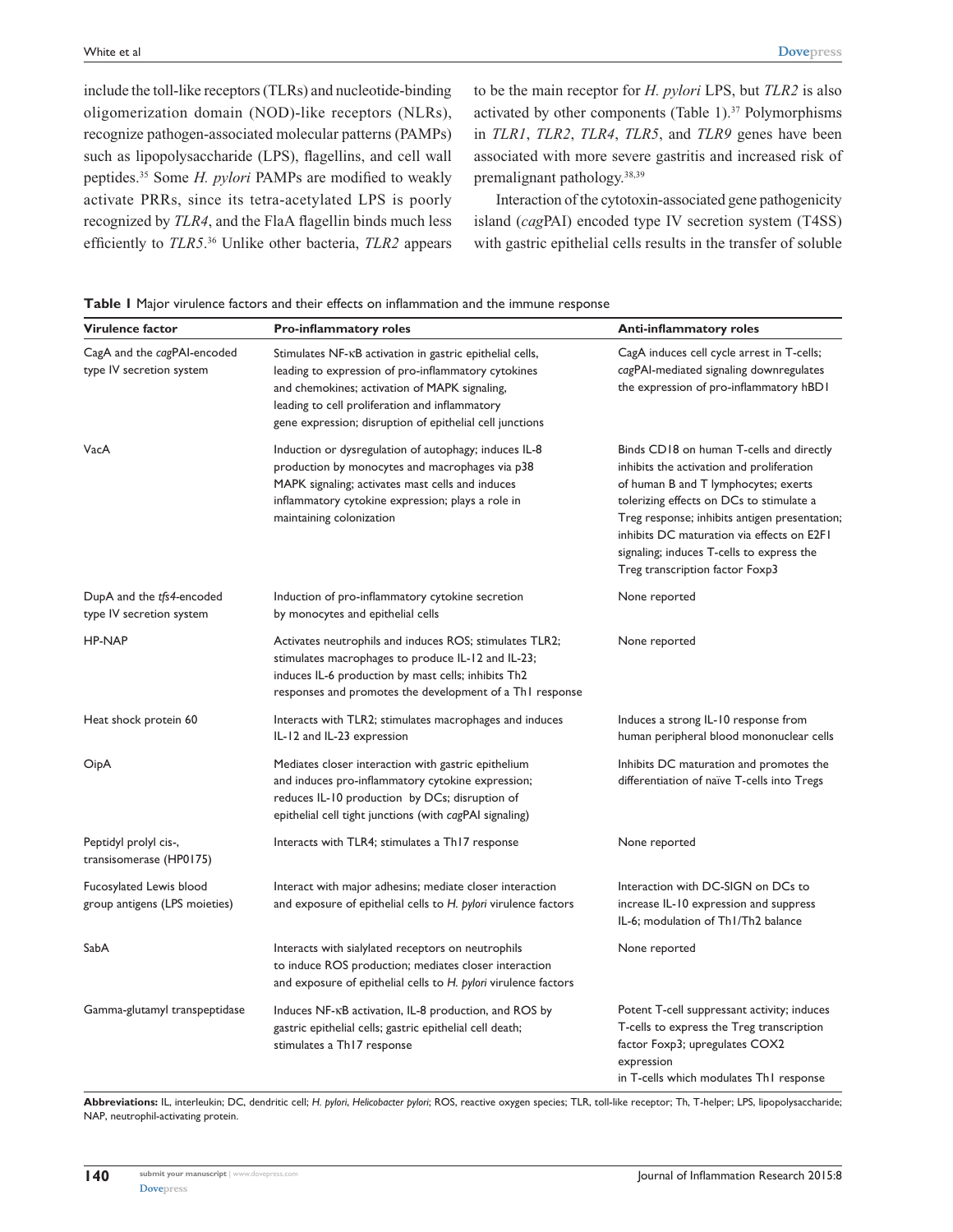peptidoglycan components into the cytoplasm, NOD1 activation, and pro-inflammatory gene expression.<sup>40</sup> The largest NLR subfamily includes the NLRPs, which are the scaffolding proteins of inflammasomes. NLRPs interact with adaptor proteins leading to the activation of caspase-1, which controls the maturation of inflammatory cytokines such as IL-1 $\beta$  and IL-18.<sup>41</sup> There is increased expression of these factors and other NLRP3-related molecules in infected gastric tissue.39,42

Autophagy, the pathway for breakdown and removal of damaged cellular components, is an important homeostatic mechanism which regulates inflammatory signaling.<sup>43</sup> Dysregulation of autophagy has been reported to result in increased production of ROS and DNA damage. This leads to accumulations of damaged organelles, changes in cell metabolism, and carcinogenesis.44 *H. pylori-*mediated induction of autophagy has been reported;<sup>45,46</sup> however, more virulent *H. pylori* isolates rapidly downregulate autophagy in gastric epithelial and monocytic cells lines.47 Characterization of the *H. pylori* B128 7.13 strain, which causes gastric cancer in Mongolian gerbils, revealed a mutation in a peptidoglycan deacetylase gene (*pgdA*). This led to reduced autophagy in vitro and cancer development in animals.<sup>48</sup>

Secreted antimicrobial peptides are produced in response to *H. pylori.* Elevated levels of human beta defensin 2 (hBD2), hBD3, hBD4, adrenomedullin, angiogenin, alpha defensins 1, 2, and 3, and the human cationic antimicrobial peptide 18 (LL-37) are present in the gastric mucosa of *H. pylori-*infected patients and/or infected human gastric epithelial cells in vitro.49–54

As a consequence of *H. pylori* interactions with the epithelium, pro-inflammatory chemokines and cytokines, including IL-8, IL-1β, tumor necrosis factor alpha (TNFα), IL-6, IL-12, CCL2-5, CCL20, and CXCL1-3, are upregulated in the infected gastric mucosa.55,56 Gene polymorphisms resulting in increased expression of pro-inflammatory cytokines (IL-6, IL-8, TNF $\alpha$ , IL-1 $\beta$ ), or reduced expression of anti-inflammatory cytokines (IL-10), are associated with higher risk of disease.<sup>27,57,58</sup> The presence of chemokines leads to the recruitment of immune cells, including neutrophils, macrophages, DCs, NK cells, and lymphocytes.<sup>2</sup> Neutrophils contribute to gastritis by secreting inflammatory cytokines and releasing tissue damaging factors from neutrophilic granules. They also phagocytose bacteria, and within the phagolysosomes the bacteria are exposed to bactericidal factors, including myeloperoxidase and matrix metalloproteinases which degrade cell walls and proteins, and ROS and RNS, which induce DNA damage. *H. pylori* prevents the oxidative

burst and can survive intracellularly within neutrophils.<sup>59</sup> *Helicobacter-*infected neutrophil-depleted mice appear to be colonized at the same densities as normal mice.<sup>60</sup> These data imply that neutrophils may play a lesser role in protective immunity, but contribute to mucosal damage.

Macrophage-depleted mice have a significantly reduced *H. pylori* gastritis severity.61 Both M1 and M2 macrophages are present in the infected gastric mucosa.62 M1 macrophages secrete pro-inflammatory cytokines and nitric oxide and have potent bactericidal activity compared with M2 macrophages, which promote cell proliferation and tissue repair.<sup>63</sup> *H. pylori* is able to survive phagocytosis by macrophages, since it induces the fusing together of phagosomes to form megasomes without lysosomal fusion.<sup>64</sup> The megasomes provide a protected intracellular niche and may even contribute to the persistence of infection.65 *H. pylori* is also able to neutralize the released ROS via catalase activity, and arginase production by the bacteria inhibits nitric oxide production.<sup>66,67</sup> Chronic exposure to ROS and RNS, however, results in host cell DNA damage and favors cancer development.

Mast cells are also present at higher frequencies in the *H. pylori*-infected human gastric mucosa.<sup>68</sup> The role of these cells has not been widely studied, but they may be involved in tissue repair, inflammation, and vaccine-mediated clearance of the infection.<sup>69</sup>

DCs in *H. pylori-*infected gastric tissue tend to be of a myeloid type (mDCs) and express DC-SIGN and high levels of HLA-DR, but are semi-mature and tolerogenic.<sup>70–75</sup> Together with the DC response, macrophage-derived cytokines also have an important influence on the development and balance of the adaptive immune response.76 It has recently been shown that both human gastric epithelial cells and gastric mucosal DCs produce retinoic acid (RA), an important factor that regulates inflammation. When infected with *H. pylori,* however, mucosal RA production is impaired, leading to increased inflammation and possibly resulting in incresed risk of peptic ulceration and gastric carcinogenesis.77

Despite recent interest in invariant lymphoid and NK cell populations there is very little data on these in the context of *H. pylori* infection. NKT cells are more abundant in the infected gastric mucosa, and a larger NK cell population was detected in the peripheral blood of infected donors.<sup>78,79</sup> How these cell types contribute to disease is not understood; however, NK cell-derived perforin and granzymes may cause damage to host cells. NK cells respond to incubation with *H. pylori* or its secreted products by secreting inflammatory cytokines such as interferon-gamma (IFNγ) and TNFα. 80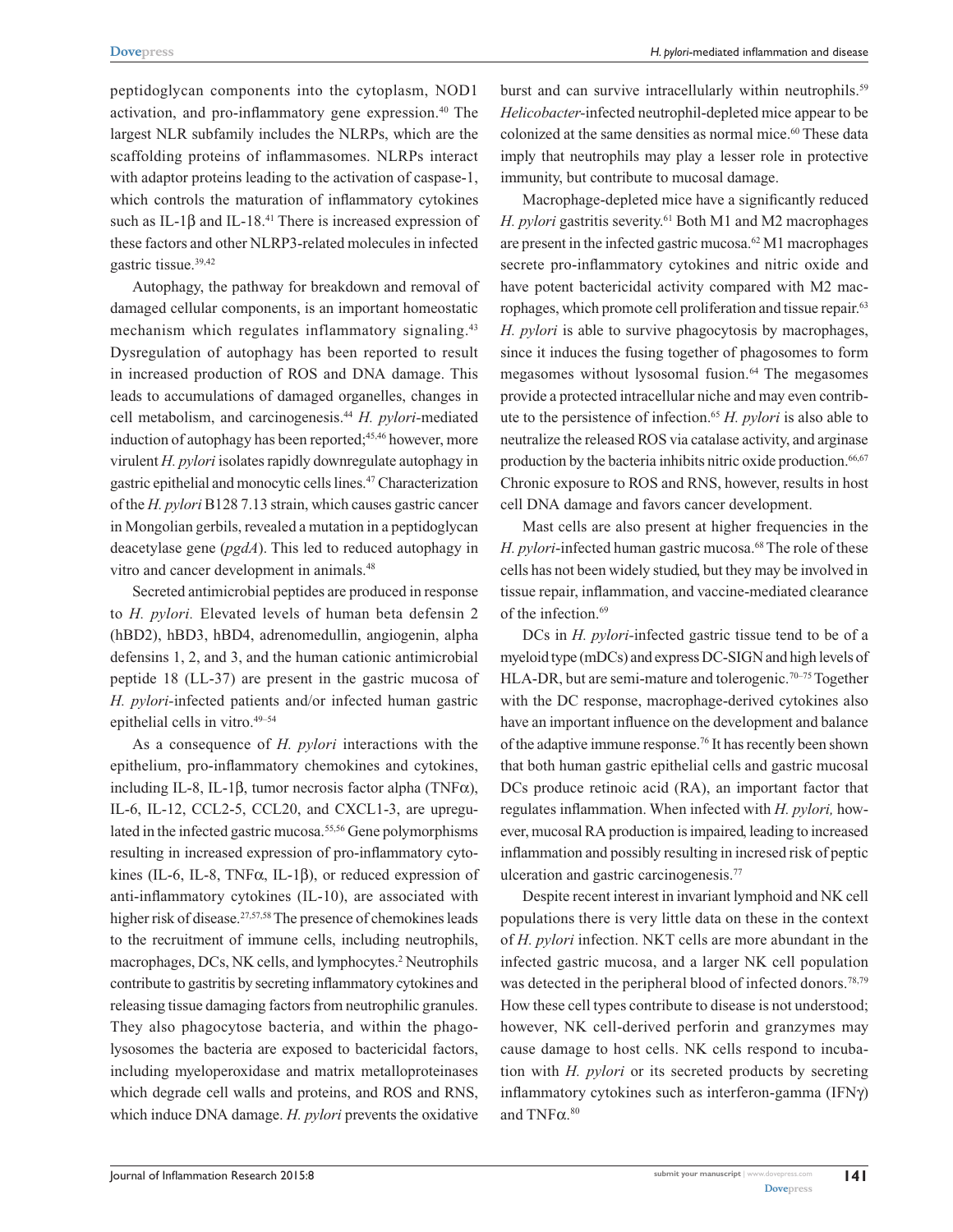## Adaptive immunity

Strong IgG and IgA antibody responses are present in *H. pylori*-infected individuals and these may trigger autoimmunity.66 Molecular mimicry by *H. pylori* induces antibodies that react with host antigens in the gastric mucosa, such as the parietal cell  $H^+$ ,  $K^+$ -ATPase.<sup>81</sup> Such autoreactive antibodies are frequently present in the serum of infected patients, and these may increase local inflammation and damage in the stomach or elsewhere.<sup>82</sup>

*H. pylori* infection induces a vigorous T-cell response, which includes both CD4<sup>+</sup> and CD8<sup>+</sup> cells. The gastric mucosa of infected humans and mice contains increased numbers of CD8<sup>+</sup> cells and these contribute to inflammation and disease.<sup>83</sup> More is known about the CD4<sup>+</sup> T-helper (Th) response. The main Th subsets induced by *H. pylori* infection are pro-inflammatory Th17 and Th1 and anti-inflammatory regulatory T-cell (Treg) populations; however, Th2 and Th22 responses have also been reported.84–88 Th-derived cytokines orchestrate the host response, having an impact on *H. pylori*induced inflammation and immunity, as well as playing an important role in determining *H. pylori*-associated disease risk.

Th1 cells secrete cytokines IFNγ and TNFα, which stimulate macrophages to secrete further pro-inflammatory factors and have more bactericidal activity.89 Th17 cells secrete IL-17A, IL-17F, IL-21, and IL-22, and stimulate the expression of antimicrobial peptides, ROS, RNS, and chemokines. This leads to increased inflammation and neutrophil recruitment.<sup>90</sup> *H. pylori-*induced expression of B-cell activating factor of TNF family (BAFF) by macrophages is important for the differentiation of Th17 cells.76 In *H. pylori*-infected mice, a Th17 response is observed in addition to the Th1 response, leading to more severe gastritis.<sup>91</sup>

In the infected human and mouse gastric mucosa, the severity of gastritis correlates with the number of Th1 and Th17 cells.<sup>92-94</sup> Although a strong Th1 response may contribute to carcinogenesis, there is evidence that a high Th1 response leads to a better prognosis for gastric cancer patients due to stronger antitumor immunity.<sup>95</sup> On the other hand, high-level Th17 and Th22 responses are associated with gastric cancer progression and poor survival, possibly due to the role of their cytokines in angiogenesis and tumor invasiveness.96 Gastric Th1 cells from the antrum of patients with peptic ulcer disease provide help for B-cell antibody isotype switching, induce epithelial cells to express higher levels of MHC class II, and also have *H. pylori*-specific cytolytic activity.94 They are proposed to contribute to disease via cytotoxicity against antigen-presenting epithelial cells, and may also promote autoimmune reactions such as in autoimmune gastritis and gastric MALT lymphoma.81,94 T-cell clones from patients with MALT lymphoma, however, are commonly Th0 rather than Th1 types. These have a markedly reduced cytotoxic activity against B-cells and an impaired ability to induce apoptosis in T-cells. This may explain the unchecked B-cell expansion in MALT lymphoma.<sup>97</sup>

*H. pylori* has multiple mechanisms for directing the immune system away from a pro-inflammatory T-cell response and toward a suppressive Treg response.<sup>98</sup> Increased numbers of Tregs are observed in the gastric mucosa and peripheral blood of *H. pylori-*infected patients, and peptic ulceration is more frequently found in those with reduced Treg numbers in their gastric mucosa.56,84,92,99 Tregs may act by secreting cytokines such as IL-10 and transforming growth factor beta to modulate inflammation, or they may act via contact-mediated mechanisms.100 *H. pylori* influences DCs to promote the differentiation of naïve T-cells into Tregs. Such responses are reported to protect against extra-gastric immune and inflammatory conditions including asthma and inflammatory bowel disease.74,101

In addition to Treg induction, *H. pylori* utilizes many other mechanisms to modulate the immune and inflammatory response. Several virulence factors have anti- as well as pro-inflammatory functions (Table 1), and expression of B7-H1 is upregulated in gastric epithelial cells during *H. pylori* infection. Interaction with this molecule suppresses T-cell activity.102

## **Virulence factors and inflammation**

*H. pylori* produces numerous virulence factors, many of which are highly polymorphic, phase variable, genetically linked, and/or have diverse and sometimes opposing functions. This diversity, together with the complexity of the host immune response, makes it difficult to define clearly the relative roles of individual virulence factors in *H. pylori-*mediated inflammation and disease. Pro- and anti-inflammatory influences of some of the best-studied *H. pylori* virulence factors are briefly summarized in this section.

#### The *cag* pathogenicity island and CagA

The *cag*PAI is a 40 kb horizontally transmitted segment of DNA. It encodes a T4SS, with CagL at the tip of the needle-like structure which binds to  $\alpha$ 5β1 integrin on host cells.<sup>103</sup> CagA, an immunodominant 120-145 kDa protein, is injected into cells through the T4SS together with peptidoglycan peptides. This process activates NF-κB, triggering the secretion of pro-inflammatory cytokines and chemokines, most notably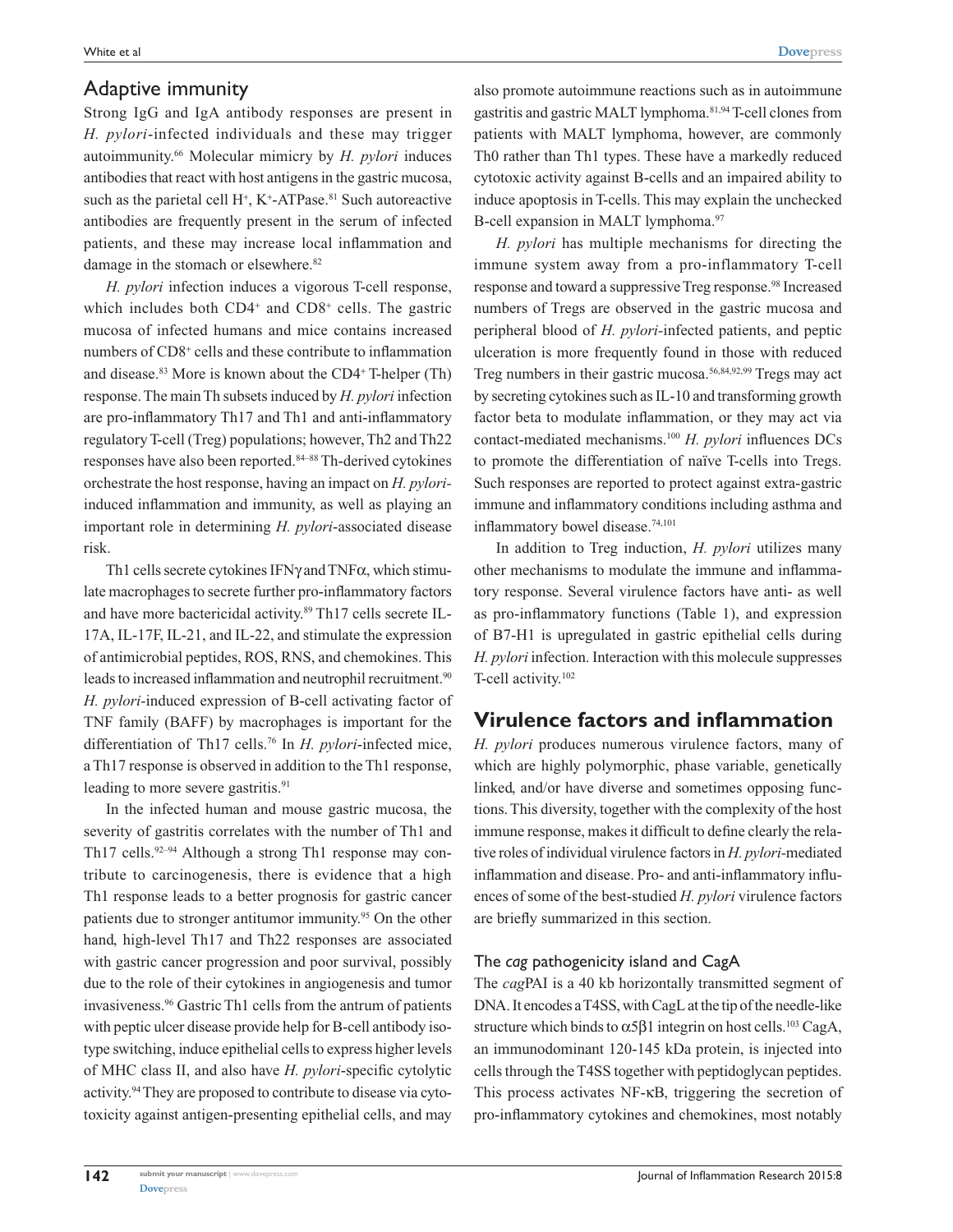IL-8. Once inside the host cell, CagA is rapidly tyrosine phosphorylated at its EPIYA (Glu-Pro-Ile-Tyr-Ala) motifs by Src kinases and then interacts with the SHP-2 cellular phosphatase. This ultimately leads to cytoskeletal changes via actin rearrangement.104 Unphosphorylated CagA also interacts with numerous targets inside the host cell including the tight junction protein ZO-1 (causing tight junction disruption) and E-cadherin (disrupting E-cadherin/β-catenin complexes to promote β-catenin mediated upregulation of genes with oncogenic potential).105,106 Taken together, *cag*PAI activity drives a scattering/elongation, or "hummingbird", phenotype and pro-inflammatory responses in gastric epithelial cells. However, *cag*PAI-mediated NF-κB activation also downregulates the expression of the antimicrobial and pro-inflammatory defensin hBD1, and the activation of SHP-2 by CagA prevents EGFR-mediated expression of hBD-3.53,107 Downregulation of these β-defensins may help promote the persistence of CagA-positive *H. pylori* strains.

The *cag*PAI may be present fully, partially, or not at all. Strains with a functional *cag* T4SS are strongly associated with increased gastric cancer risk. The *cagA* gene sequence is itself polymorphic. EPIYA motifs may be categorized as EPIYA-A, B, C, or D depending on their flanking sequences, with EPIYA-A, B, and C found in Western CagA types and EPIYA-A, B, and D found in East Asian CagA. A larger number of EPIYA-C motifs or the presence of an EPIYA-D increases interactions with SHP-2, and is associated with a higher risk of intestinal metaplasia and gastric cancer.108 Strains lacking CagA may induce inflammation via other *cag*PAI-dependent mechanisms. If the T4SS is functional, peptidoglycan peptides enter the cell and activate NOD1-mediated signaling.40 Additionally, interaction of CagL with the  $α5β1$  integrin is sufficient to activate NF- $κB$ and induce IL-8 expression.<sup>109</sup>

#### Vacuolating cytotoxin (VacA)

Virtually all *H. pylori* strains possess the *vacA* gene but it is highly polymorphic, with two alternative allelic variants for the signal (s1/s2), intermediate (i1/i2), and mid-  $(m1/m2)$ regions. The mid-region plays a role in host cell binding, and m1 forms are able to bind a wider range of cell types than m2. s2 and i2 VacA have reduced activity compared to the s1 and i1 variants.<sup>110,111</sup> VacA is a pore-forming toxin, originally named for its ability to induce vacuolation in gastric epithelial cells in vitro. A myriad of other functions have also been attributed to it, including the induction of epithelial cell apoptosis, autophagy, and inhibition of T-cell activation (Table 1).<sup>46,112,113</sup>

The *vacA* s1 and i1 alleles are associated with increased risk of peptic ulceration, atrophy, and gastric adenocarcinoma, but genetic linkage between these alleles and the presence of *cagA* makes it difficult to determine with certainty the contribution of each individual factor.<sup>111</sup> There is also functional linkage between VacA and CagA, for example, VacA induces apoptosis in gastric epithelial cells, but CagA blocks this activity and can also prevent VacA gaining access into host cells.114,115 This may protect the host cell to which the bacterium has adhered, while allowing continued VacA-mediated disruption of more distant cells. Conversely, VacA inhibits the induction of the hummingbird phenotype by CagA.116 Recently, VacA and another secreted *H. pylori* protein, γ-glutamyl transferase have been shown to tolerize DCs, promoting Treg responses and protecting against asthma in a mouse model.<sup>117,118</sup> Since both s1i1m1 and s2i2m2 VacA can tolerize DCs, this anti-inflammatory function may be one reason for the otherwise unexplained maintenance of apparently nonfunctional type 2 toxin variants in the *H. pylori* genome.

#### DupA and *tfs4*

*H. pylori* genomes contain regions of low GC content and high diversity, known as "plasticity zones". The number and contents of PZs vary between strains, and several PZ-specific genes are associated with disease. Of these, one of the best studied is the duodenal ulcer-promoting gene, *dupA*. The *tfs4* gene cluster comprises *dupA* and other *vir* homologues which are thought to encode a type IV secretion system.<sup>119</sup>

Although *dupA* was initially identified as a duodenal ulcer-promoting virulence factor, numerous subsequent conflicting studies have left the role of *dupA* in disease unclear. This is likely due to the requirement for other components of the *tfs4* to produce a functional type IV secretion system, making *dupA* alone an imperfect marker.<sup>120,121</sup> The presence of *dupA* in clinical *H. pylori* isolates is associated with increased IL-8 levels in the antrum of infected individuals.122,123

#### *H. pylori* neutrophil-activating protein (HP-NAP)

HP-NAP is a highly conserved dodecameric 150 kDa protein, named for its ability to stimulate endothelial adhesion and production of oxygen radicals by neutrophils. The protein is also a neutrophil chemottractant and stimulates these cells to produce pro-inflammatory cytokines and chemokines. Since neutrophil infiltration is a dominant characteristic of *H. pylori* gastritis, HP-NAP may play a central role in *H. pylori-*associated disease. HP-NAP may also associate with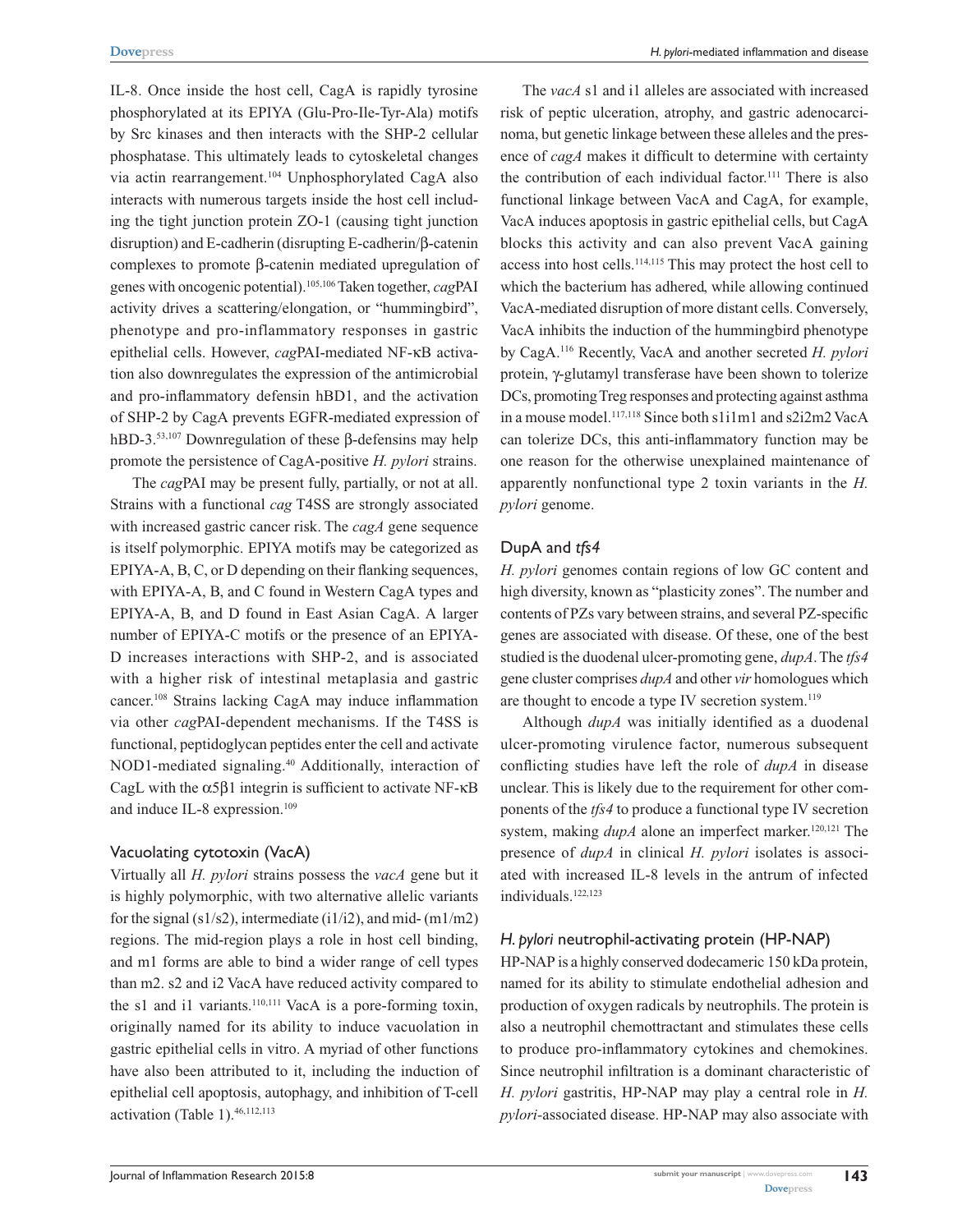the outer membrane of intact bacteria and play a role in binding to host mucin carbohydrates.<sup>124,125</sup>

#### Adhesins

Adherent bacteria might be expected to induce stronger inflammatory responses than nonadherent bacteria. *H. pylori* possesses several major adhesins including the blood group antigen binding adhesin (BabA), sialic acid binding adhesin (SabA), and OipA.

BabA is expressed by a subset of *H. pylori* strains, and it binds to difucosylated Le<sup>b</sup> blood group antigens on host epithelial cells.29 BabA may facilitate close association with the epithelium for delivery of other virulence factors, and indeed *babA2*-positive strains are associated with increased gastric mucosal granulocyte infiltration and IL-8 expression.<sup>126</sup>

*sabA* is a phase-variable gene that may be switched "on" or "off ". SabA allows *H. pylori* to adhere to sialylated Lewis antigens, which are present during gastritis.<sup>30</sup> BabA plays the major role in bacterial adhesion soon after colonization, and SabA becomes the predominant adhesin once chronic inflammation is established. Colonization with SabAproducing strains is associated with increased risk of gastric cancer, atrophy, and intestinal metaplasia; however, there is a negative association between SabA expression and neutrophil infiltration.<sup>127</sup>

OipA is another phase-variable adhesin, and it has several other putative functions including the induction of actin stress fiber formation and IL-8 production by epithelial cells. OipA shares some activities and host cell signaling pathways with the *cag*PAI, and IL-8 expression may be induced synergistically. There is also OipA-specific signaling, however. While "on" OipA is associated with increased risk of duodenal ulcer and gastric cancer, defining the relative roles of *cag*PAI and *oipA* is not straightforward because *oipA* "on" strains are also likely to be *cagPAI-positive*.<sup>128,129</sup>

## **Conclusion**

*H. pylori* infection strongly stimulates gastric mucosal inflammation and both the innate and acquired immune response. The usual consequence of *H. pylori* infection is chronic asymptomatic gastritis, probably because the bacteria have adapted to evade and suppress the immune response. The inflammatory response is important in the development of gastric adenocarcinoma; however, there is growing evidence that other aspects of the local and systemic response are also central to disease pathogenesis. It may ultimately be possible to develop prognostic tests based on these parameters, along with bacterial virulence types, to predict

who is at risk of developing gastric cancer. However, since many of the major virulence factors have both pro- and anti-inflammatory activities, further research is necessary to gain a complete understanding of the circumstances leading to disease occurrence.

## **Acknowledgments**

KR's research is supported by the National Institute for Health Research (NIHR), through the Biomedical Research Unit in Gastrointestinal and Liver Diseases at Nottingham University Hospitals NHS Trust and the University of Nottingham. The views expressed are those of the authors and not necessarily those of the NHS, the NIHR, or the Department of Health.

## **Disclosure**

The authors report no conflicts of interest in this work.

#### **References**

- 1. Marshall BJ, Warren JR. Unidentified curved bacilli in the stomach of patients with gastritis and peptic ulceration. *Lancet*. 1984;1(8390): 1311–1315.
- 2. Atherton JC, Blaser MJ. Coadaptation of *Helicobacter pylori* and humans: ancient history, modern implications. *J Clin Invest*. 2009; 119(9):2475–2487.
- 3. Blaser MJ, Atherton JC. *Helicobacter pylori* persistence: biology and disease. *J Clin Invest*. 2004;113(3):321–333.
- 4. Peleteiro B, Bastos A, Ferro A, Lunet N. Prevalence of *Helicobacter pylori* infection worldwide: a systematic review of studies with national coverage. *Dig Dis Sci*. 2014;59(8):1698–1709.
- 5. Grad YH, Lipsitch M, Aiello AE. Secular trends in *Helicobacter pylori* seroprevalence in adults in the United States: evidence for sustained race/ethnic disparities. *Am J Epidemiol*. 2012;175(1):54–59.
- 6. Goodman KJ, Correa P. Transmission of *Helicobacter pylori* among siblings. *Lancet*. 2000;355(9201):358–362.
- 7. Morris A, Nicholson G. Ingestion of *Campylobacter pyloridis* causes gastritis and raised fasting gastric pH. *Am J Gastroenterol*. 1987;82(3): 192–199.
- 8. Robinson K, Argent RH, Atherton JC. The inflammatory and immune response to *Helicobacter pylori* infection. *Best Pract Res Clin Gastroenterol*. 2007;21(2):237–259.
- 9. Atherton JC. The pathogenesis of *Helicobacter pylori*-induced gastroduodenal diseases. *Annu Rev Pathol*. 2006;1:63–96.
- 10. Robinson K. *Helicobacter pylori*-mediated protection against extra-gastric immune and inflammatory disorders: the evidence and controversies. *Diseases*. 2015;3(2):34–55.
- 11. Arnold IC, Hitzler I, Muller A. The immunomodulatory properties of *Helicobacter pylori* confer protection against allergic and chronic inflammatory disorders. *Front Cell Infect Microbiol*. 2012;2:10.
- 12. Malfertheiner P, Chan FK, McColl KE. Peptic ulcer disease. *Lancet*. 2009;374(9699):1449–1461.
- 13. Malfertheiner P. The intriguing relationship of *Helicobacter pylori* infection and acid secretion in peptic ulcer disease and gastric cancer. *Dig Dis*. 2011;29(5):459–464.
- 14. Kusters JG, van Vliet AH, Kuipers EJ. Pathogenesis of *Helicobacter pylori* infection. *Clin Microbiol Rev*. 2006;19(3):449–490.
- 15. Colquhoun A, Arnold M, Ferlay J, Goodman KJ, Forman D, Soerjomataram I. Global patterns of cardia and non-cardia gastric cancer incidence in 2012. *Gut*. 2015. Epub 2015 Mar 6.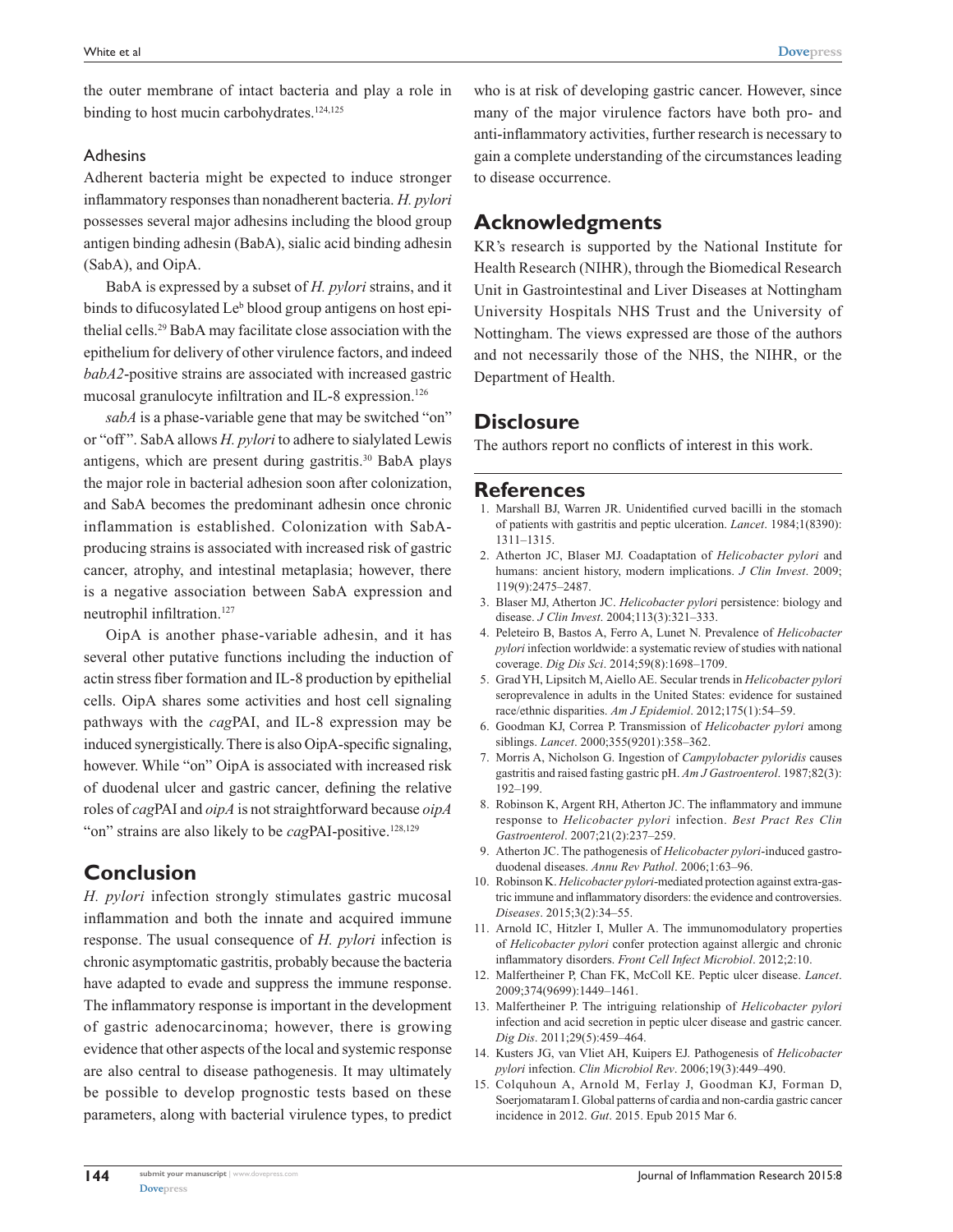- 16. Ferlay J, Soerjomataram I, Dikshit R, et al. Cancer incidence and mortality worldwide: sources, methods and major patterns in GLOBOCAN 2012. *Int J Cancer*. 2015;136(5):E359–E386.
- 17. Peek RM Jr, Blaser MJ. *Helicobacter pylori* and gastrointestinal tract adenocarcinomas. *Nat Rev Cancer*. 2002;2(1):28–37.
- 18. Herrero R, Park JY, Forman D. The fight against gastric cancer the IARC Working Group report. *Best Pract Res Clin Gastroenterol*. 2014;28(6):1107–1114.
- 19. Plummer M, Franceschi S, Vignat J, Forman D, de Martel C. Global burden of gastric cancer attributable to *Helicobacter pylori*. *Int J Cancer*. 2015;136(2):487–490.
- 20. Kuipers EJ. Review article: exploring the link between *Helicobacter pylori* and gastric cancer. *Aliment Pharmacol Ther*. 1999;13(Suppl 1):3–11.
- 21. Correa P. *Helicobacter pylori* and gastric carcinogenesis. *Am J Surg Pathol*. 1995;19(Suppl 1):S37–S43.
- 22. Malfertheiner P, Fry LC, Monkemuller K. Can gastric cancer be prevented by *Helicobacter pylori* eradication? *Best Pract Res Clin Gastroenterol*. 2006;20(4):709–719.
- 23. Wotherspoon AC, Ortiz-Hidalgo C, Falzon MR, Isaacson PG. *Helicobacter pylori*-associated gastritis and primary B-cell gastric lymphoma. *Lancet*. 1991;338(8776):1175–1176.
- 24. Parsonnet J, Isaacson PG. Bacterial infection and MALT lymphoma. *N Engl J Med*. 2004;350(3):213–215.
- 25. Sundquist M, Quiding-Jarbrink M. *Helicobacter pylori* and its effect on innate and adaptive immunity: new insights and vaccination strategies. *Expert Rev Gastroenterol Hepatol*. 2010;4(6):733–744.
- 26. Na HK, Woo JH. *Helicobacter pylori* induces hypermethylation of CpG islands through upregulation of DNA methyltransferase: possible involvement of reactive oxygen/nitrogen species. *J Cancer Prev*. 2014; 19(4):259–264.
- 27. Macarthur M, Hold GL, El-Omar EM. Inflammation and cancer II. Role of chronic inflammation and cytokine gene polymorphisms in the pathogenesis of gastrointestinal malignancy. *Am J Physiol Gastrointest Liver Physiol*. 2004;286(4):G515–G520.
- 28. Dunne C, Dolan B, Clyne M. Factors that mediate colonization of the human stomach by *Helicobacter pylori*. *World J Gastroenterol*. 2014; 20(19):5610–5624.
- 29. Ilver D, Arnqvist A, Ogren J, et al. *Helicobacter pylori* adhesin binding fucosylated histo-blood group antigens revealed by retagging. *Science*. 1998;279(5349):373–377.
- 30. Mahdavi J, Sonden B, Hurtig M, et al. *Helicobacter pylori* SabA adhesin in persistent infection and chronic inflammation. *Science*. 2002; 297(5581):573–578.
- 31. Rossez Y, Gosset P, Boneca IG, et al. The lacdiNAc-specific adhesin LabA mediates adhesion of *Helicobacter pylori* to human gastric mucosa. *J Infect Dis*. 2014;210(8):1286–1295.
- 32. Bansil R, Celli JP, Hardcastle JM, Turner BS. The influence of mucus microstructure and rheology in *Helicobacter pylori* infection. *Front Immunol*. 2013;4:310.
- 33. Fukuda M, Kawakubo M, Ito Y, Kobayashi M, Lee H, Nakayama J. Assay of human gastric mucin as a natural antibiotic against *Helicobacter pylori*. *Methods Enzymol*. 2006;415:164–179.
- 34. Park YS, Guang W, Blanchard TG, Kim KC, Lillehoj EP. Suppression of IL-8 production in gastric epithelial cells by MUC1 mucin and peroxisome proliferator-associated receptor-gamma. *Am J Physiol Gastrointest Liver Physiol*. 2012;303(6):G765–G774.
- 35. Smith SM. Role of Toll-like receptors in *Helicobacter pylori* infection and immunity. *World J Gastrointest Pathophysiol*. 2014; 5(3):133–146.
- 36. Salama NR, Hartung ML, Muller A. Life in the human stomach: persistence strategies of the bacterial pathogen *Helicobacter pylori*. *Nat Rev Microbiol*. 2013;11(6):385–399.
- 37. Smith SM, Moran AP, Duggan SP, et al. Tribbles 3: a novel regulator of TLR2-mediated signaling in response to *Helicobacter pylori* lipopolysaccharide. *J Immunol*. 2011;186(4):2462–2471.
- 38. El-Omar EM, Ng MT, Hold GL. Polymorphisms in Toll-like receptor genes and risk of cancer. *Oncogene*. 2008;27(2):244–252.
- 39. Castano-Rodriguez N, Kaakoush NO, Mitchell HM. Pattern-recognition receptors and gastric cancer. *Front Immunol*. 2014;5:336.
- 40. Viala J, Chaput C, Boneca IG, et al. Nod1 responds to peptidoglycan delivered by the *Helicobacter pylori cag* pathogenicity island. *Nat Immunol*. 2004;5(11):1166–1174.
- 41. Vanaja SK, Rathinam VA, Fitzgerald KA. Mechanisms of inflammasome activation: recent advances and novel insights. *Trends Cell Biol*. 2015;25(5):308–315.
- 42. Jiang J, Liu S, Luo J, et al. [The expressions of NLRP3 inflammasome and its downstream molecules in the mouse model of Helicobacter pylori infection]. *Xi Bao Yu Fen Zi Mian Yi Xue Za Zhi*. 2013;29(8): 785–788. Chinese.
- 43. Joven J, Guirro M, Marine-Casado R, Rodriguez-Gallego E, Menendez JA. Autophagy is an inflammation-related defensive mechanism against disease. *Adv Exp Med Biol*. 2014;824:43–59.
- 44. Filomeni G, De Zio D, Cecconi F. Oxidative stress and autophagy: the clash between damage and metabolic needs. *Cell Death Differ*. 2015;22(3):377–388.
- 45. Raju D, Hussey S, Ang M, et al. Vacuolating cytotoxin and variants in Atg16L1 that disrupt autophagy promote *Helicobacter pylori* infection in humans. *Gastroenterology*. 2012;142(5):1160–1171.
- 46. Terebiznik MR, Raju D, Vazquez CL, et al. Effect of *Helicobacter pylori'*s vacuolating cytotoxin on the autophagy pathway in gastric epithelial cells. *Autophagy*. 2009;5(3):370–379.
- 47. Castano-Rodriguez N, Kaakoush NO, Goh KL, Fock KM, Mitchell HM. Autophagy in *Helicobacter pylori* infection and related gastric cancer. *Helicobacter*. Epub 2015 Feb 9.
- 48. Suarez G, Romero-Gallo J, Piazuelo MB, et al. Modification of *Helicobacter pylori* peptidoglycan enhances NOD1 activation and promotes cancer of the stomach. *Cancer Res*. 2015;75(8):1749–1759.
- 49. Isomoto H, Mukae H, Ishimoto H, et al. Elevated concentrations of alpha-defensins in gastric juice of patients with *Helicobacter pylori* infection. *Am J Gastroenterol*. 2004;99(10):1916–1923.
- 50. Allaker RP, Kapas S. Adrenomedullin and mucosal defence: interaction between host and microorganism. *Regul Pept*. 2003;112(1–3): 147–152.
- 51. Hase K, Murakami M, Iimura M, et al. Expression of LL-37 by human gastric epithelial cells as a potential host defense mechanism against *Helicobacter pylori*. *Gastroenterology*. 2003;125(6):1613–1625.
- 52. Boughan PK, Argent RH, Body-Malapel M, et al. Nucleotide-binding oligomerization domain-1 and epidermal growth factor receptor: critical regulators of beta-defensins during *Helicobacter pylori* infection. *J Biol Chem*. 2006;281(17):11637–11648.
- 53. Patel SR, Smith K, Letley DP, et al. *Helicobacter pylori* downregulates expression of human beta-defensin 1 in the gastric mucosa in a type IV secretion-dependent fashion. *Cell Microbiol*. 2013;15(12): 2080–2092.
- 54. Otte JM, Neumann HM, Brand S, Schrader H, Schmidt WE, Schmitz F. Expression of beta-defensin 4 is increased in human gastritis. *Eur J Clin Invest*. 2009;39(2):126–138.
- 55. Peek RM Jr, Miller GG, Tham KT, et al. Heightened inflammatory response and cytokine expression in vivo to *cagA+ Helicobacter pylori* strains. *Lab Invest*. 1995;73(6):760–770.
- 56. Cook KW, Letley DP, Ingram RJ, et al. CCL20/CCR6-mediated migration of regulatory T cells to the *Helicobacter pylori*-infected human gastric mucosa. *Gut*. 2014;63(10):1550–1559.
- 57. Ramis IB, Vianna JS, Goncalves CV, von Groll A, Dellagostin OA, da Silva PE. Polymorphisms of the IL-6, IL-8 and IL-10 genes and the risk of gastric pathology in patients infected with *Helicobacter pylori*. *J Microbiol Immunol Infect*. Epub 2015 Mar 24.
- 58. El-Omar EM, Rabkin CS, Gammon MD, et al. Increased risk of noncardia gastric cancer associated with pro-inflammatory cytokine gene polymorphisms. *Gastroenterology*. 2003;124(5):1193–1201.
- 59. Allen LA, Beecher BR, Lynch JT, Rohner OV, Wittine LM. *Helicobacter pylori* disrupts NADPH oxidase targeting in human neutrophils to induce extracellular superoxide release. *J Immunol*. 2005; 174(6):3658–3667.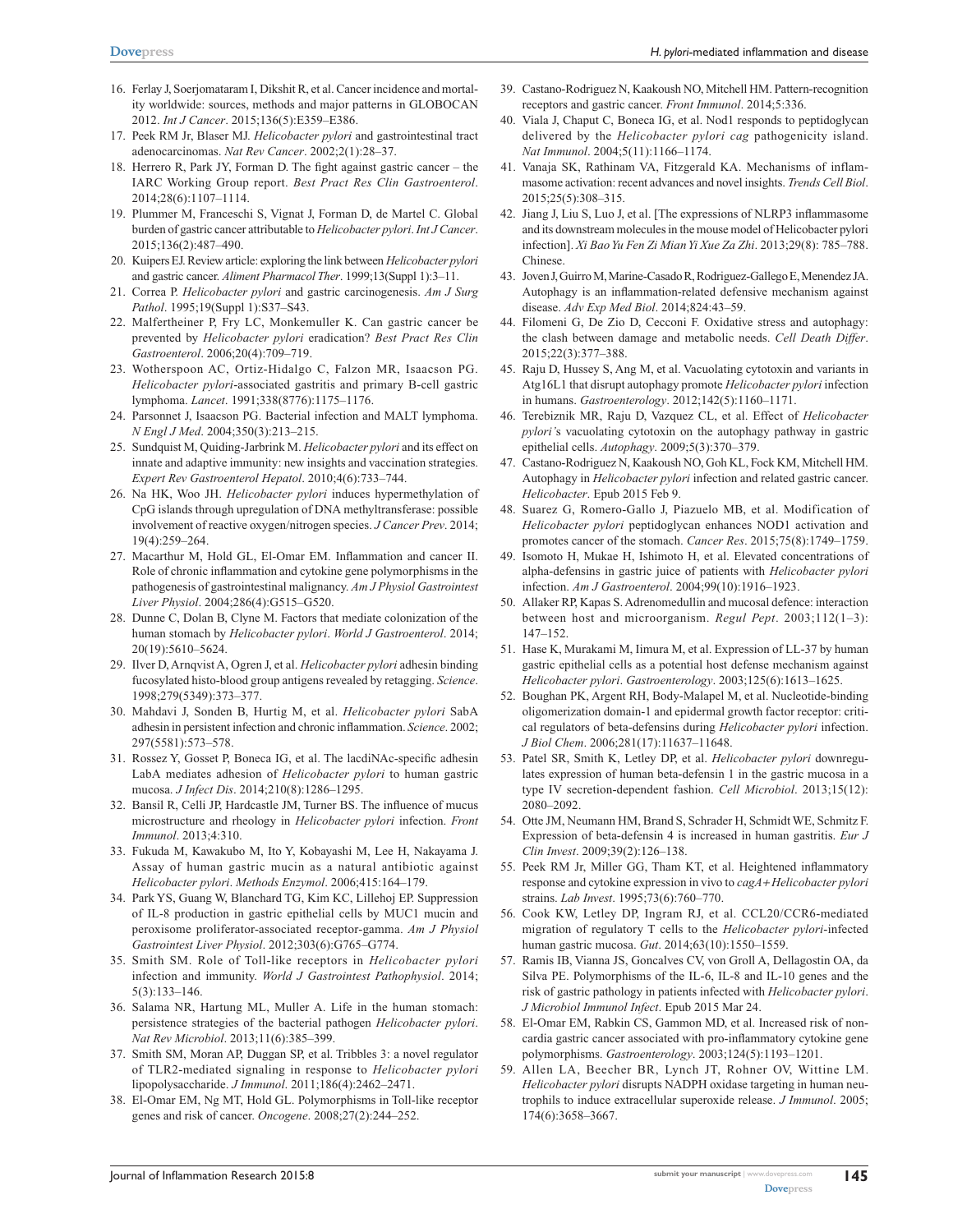- 60. Ismail HF, Fick P, Zhang J, Lynch RG, Berg DJ. Depletion of neutrophils in IL-10(-/-) mice delays clearance of gastric *Helicobacter* infection and decreases the Th1 immune response to *Helicobacter*. *J Immunol*. 2003;170(7):3782–3789.
- 61. Kaparakis M, Walduck AK, Price JD, et al. Macrophages are mediators of gastritis in acute *Helicobacter pylori* infection in C57BL/6 mice. *Infect Immun*. 2008;76(5):2235–2239.
- 62. Quiding-Jarbrink M, Raghavan S, Sundquist M. Enhanced M1 macrophage polarization in human *Helicobacter pylori-*associated atrophic gastritis and in vaccinated mice. *PLoS One*. 2010;5(11): e15018.
- 63. Italiani P, Boraschi D. From monocytes to M1/M2 macrophages: phenotypical vs functional differentiation. *Front Immunol*. 2014;5:514.
- 64. Schwartz JT, Allen LA. Role of urease in megasome formation and *Helicobacter pylori* survival in macrophages. *J Leukoc Biol*. 2006;79(6): 1214–1225.
- 65. Allen LA. The role of the neutrophil and phagocytosis in infection caused by *Helicobacter pylori*. *Curr Opin Infect Dis*. 2001;14(3):273–277.
- 66. Wilson KT, Crabtree JE. Immunology of *Helicobacter pylori*: insights into the failure of the immune response and perspectives on vaccine studies. *Gastroenterology*. 2007;133(1):288–308.
- 67. Gobert AP, McGee DJ, Akhtar M, et al. *Helicobacter pylori* arginase inhibits nitric oxide production by eukaryotic cells: a strategy for bacterial survival. *Proc Natl Acad Sci U S A*. 2001;98(24):13844–13849.
- 68. Bamba N, Nakajima S, Andoh A, et al. Stem cell factor expressed in human gastric mucosa in relation to mast cell increase in *Helicobacter pylori*-infected gastritis. *Dig Dis Sci*. 2002;47(2):274–282.
- 69. Velin D, Bachmann D, Bouzourene H, Michetti P. Mast cells are critical mediators of vaccine-induced *Helicobacter* clearance in the mouse model. *Gastroenterology*. 2005;129(1):142–155.
- 70. Drakes ML, Czinn SJ, Blanchard TG. Regulation of murine dendritic cell immune responses by *Helicobacter felis* antigen. *Infect Immun*. 2006;74(8):4624–4633.
- 71. Algood HM, Gallo-Romero J, Wilson KT, Peek RM Jr, Cover TL. Host response to *Helicobacter pylori* infection before initiation of the adaptive immune response. *FEMS Immunol Med Microbiol*. 2007;51(3): 577–586.
- 72. Bimczok D, Clements RH, Waites KB, et al. Human primary gastric dendritic cells induce a Th1 response to *H*. *pylori*. *Mucosal Immunol*. 2010;3(3):260–269.
- 73. Khamri W, Walker MM, Clark P, et al. *Helicobacter pylori* stimulates dendritic cells to induce interleukin-17 expression from CD4+ T lymphocytes. *Infect Immun*. 2010;78(2):845–853.
- 74. Oertli M, Sundquist M, Hitzler I, et al. DC-derived IL-18 drives Treg differentiation, murine *Helicobacter pylori*-specific immune tolerance, and asthma protection. *J Clin Invest*. 2012;122(3):1082–1096.
- 75. Rizzuti D, Ang M, Sokollik C, et al. *Helicobacter pylori* inhibits dendritic cell maturation via interleukin-10-mediated activation of the signal transducer and activator of transcription 3 pathway. *J Innate Immun*. 2015;7(2):199–211.
- 76. Munari F, Fassan M, Capitani N, et al. Cytokine BAFF released by *Helicobacter pylori*-infected macrophages triggers the Th17 response in human chronic gastritis. *J Immunol*. 2014;193(11):5584–5594.
- 77. Bimczok D, Kao JY, Zhang M, et al. Human gastric epithelial cells contribute to gastric immune regulation by providing retinoic acid to dendritic cells. *Mucosal Immunol*. Epub 2014 Sep 24.
- 78. O'Keeffe J, Gately CM, O'Donoghue Y, Zulquernain SA, Stevens FM, Moran AP. Natural killer cell receptor T-lymphocytes in normal and *Helicobacter pylori*-infected human gastric mucosa. *Helicobacter*. 2008;13(6):500–505.
- 79. Rudnicka K, Matusiak A, Miszczyk E, Rudnicka W, Tenderenda M, Chmiela M. Immunophenotype of peripheral blood natural killer cells and IL-10 serum levels in relation to *Helicobacter pylori* status. *APMIS*. 2013;121(9):806–813.
- 80. Yun CH, Lundgren A, Azem J, et al. Natural killer cells and *Helicobacter pylori* infection: bacterial antigens and interleukin-12 act synergistically to induce gamma interferon production. *Infect Immun*. 2005;73(3):1482–1490.
- 81. D'Elios MM, Appelmelk BJ, Amedei A, Bergman MP, Del Prete G. Gastric autoimmunity: the role of *Helicobacter pylori* and molecular mimicry. *Trends Mol Med*. 2004;10(7):316–323.
- 82. Smyk DS, Koutsoumpas AL, Mytilinaiou MG, Rigopoulou EI, Sakkas LI, Bogdanos DP. *Helicobacter pylori* and autoimmune disease: cause or bystander. *World J Gastroenterol*. 2014;20(3):613–629.
- 83. Figueiredo Soares T, Aguiar Rocha G, Camargos Rocha AM, et al. Differences in peripheral blood lymphocyte phenotypes between *Helicobacter pylori-*positive children and adults with duodenal ulcer. *Clin Microbiol Infect*. 2007;13(11):1083–1088.
- 84. Robinson K, Kenefeck R, Pidgeon EL, et al. *Helicobacter pylori*induced peptic ulcer disease is associated with inadequate regulatory T cell responses. *Gut*. 2008;57(10):1375–1385.
- 85. Serelli-Lee V, Ling KL, Ho C, et al. Persistent *Helicobacter pylori* specific Th17 responses in patients with past *H*. *pylori* infection are associated with elevated gastric mucosal IL-1beta. *PLoS One*. 2012;7(6):e39199.
- 86. Enarsson K, Lundgren A, Kindlund B, et al. Function and recruitment of mucosal regulatory T cells in human chronic *Helicobacter pylori* infection and gastric adenocarcinoma. *Clin Immunol*. 2006;121(3):358–368.
- 87. Zhuang Y, Cheng P, Liu XF, et al. A pro-inflammatory role for Th22 cells in *Helicobacter pylori*-associated gastritis. *Gut*. Epub 2014 Aug 18.
- 88. Buzelli JN, Chalinor HV, Pavlic DI, et al. IL33 is a stomach alarmin that initiates a skewed Th2 response to injury and infection. *Cell Mol Gastroenterol Hepatol*. 2015;1(1):203–221.
- 89. Popova A, Kzhyshkowska J, Nurgazieva D, Goerdt S, Gratchev A. Pro- and anti-inflammatory control of M-CSF-mediated macrophage differentiation. *Immunobiology*. 2011;216(1–2):164–172.
- 90. Wilke CM, Bishop K, Fox D, Zou W. Deciphering the role of Th17 cells in human disease. *Trends Immunol*. 2011;32(12):603–611.
- 91. Shi Y, Liu XF, Zhuang Y, et al. *Helicobacter pylori*-induced Th17 responses modulate Th1 cell responses, benefit bacterial growth, and contribute to pathology in mice. *J Immunol*. 2010;184(9):5121–5129.
- 92. Serrano C, Wright SW, Bimczok D, et al. Downregulated Th17 responses are associated with reduced gastritis in *Helicobacter pylori*infected children. *Mucosal Immunol*. 2013;6(5):950–959.
- 93. Hitzler I, Kohler E, Engler DB, Yazgan AS, Muller A. The role of Th cell subsets in the control of *Helicobacter* infections and in T celldriven gastric immunopathology. *Front Immunol*. 2012;3:142.
- 94. D'Elios MM, Manghetti M, De Carli M, et al. T helper 1 effector cells specific for *Helicobacter pylori* in the gastric antrum of patients with peptic ulcer disease. *J Immunol*. 1997;158(2):962–967.
- 95. Chang WJ, Du Y, Zhao X, Ma LY, Cao GW. Inflammation-related factors predicting prognosis of gastric cancer. *World J Gastroenterol*. 2014;20(16):4586–4596.
- 96. Liu T, Peng L, Yu P, et al. Increased circulating Th22 and Th17 cells are associated with tumor progression and patient survival in human gastric cancer. *J Clin Immunol*. 2012;32(6):1332–1339.
- 97. D'Elios MM, Amedei A, Manghetti M, et al. Impaired T-cell regulation of B-cell growth in *Helicobacter pylori*-related gastric low-grade MALT lymphoma. *Gastroenterology*. 1999;117(5):1105–1112.
- 98. Kao JY, Zhang M, Miller MJ, et al. *Helicobacter pylori* immune escape is mediated by dendritic cell-induced Treg skewing and Th17 suppression in mice. *Gastroenterology*. 2010;138(3): 1046–1054.
- 99. Rad R, Brenner L, Bauer S, et al. CD25+/Foxp3+ T cells regulate gastric inflammation and *Helicobacter pylori* colonization in vivo. *Gastroenterology*. 2006;131(2):525–537.
- 100. Ai TL, Solomon BD, Hsieh CS. T-cell selection and intestinal homeostasis. *Immunol Rev*. 2014;259(1):60–74.
- 101. Luther J, Owyang SY, Takeuchi T, et al. *Helicobacter pylori* DNA decreases pro-inflammatory cytokine production by dendritic cells and attenuates dextran sodium sulphate-induced colitis. *Gut*. 2011;60(11): 1479–1486.
- 102. Das S, Suarez G, Beswick EJ, Sierra JC, Graham DY, Reyes VE. Expression of B7-H1 on gastric epithelial cells: its potential role in regulating T cells during *Helicobacter pylori* infection. *J Immunol*. 2006;176(5):3000–3009.